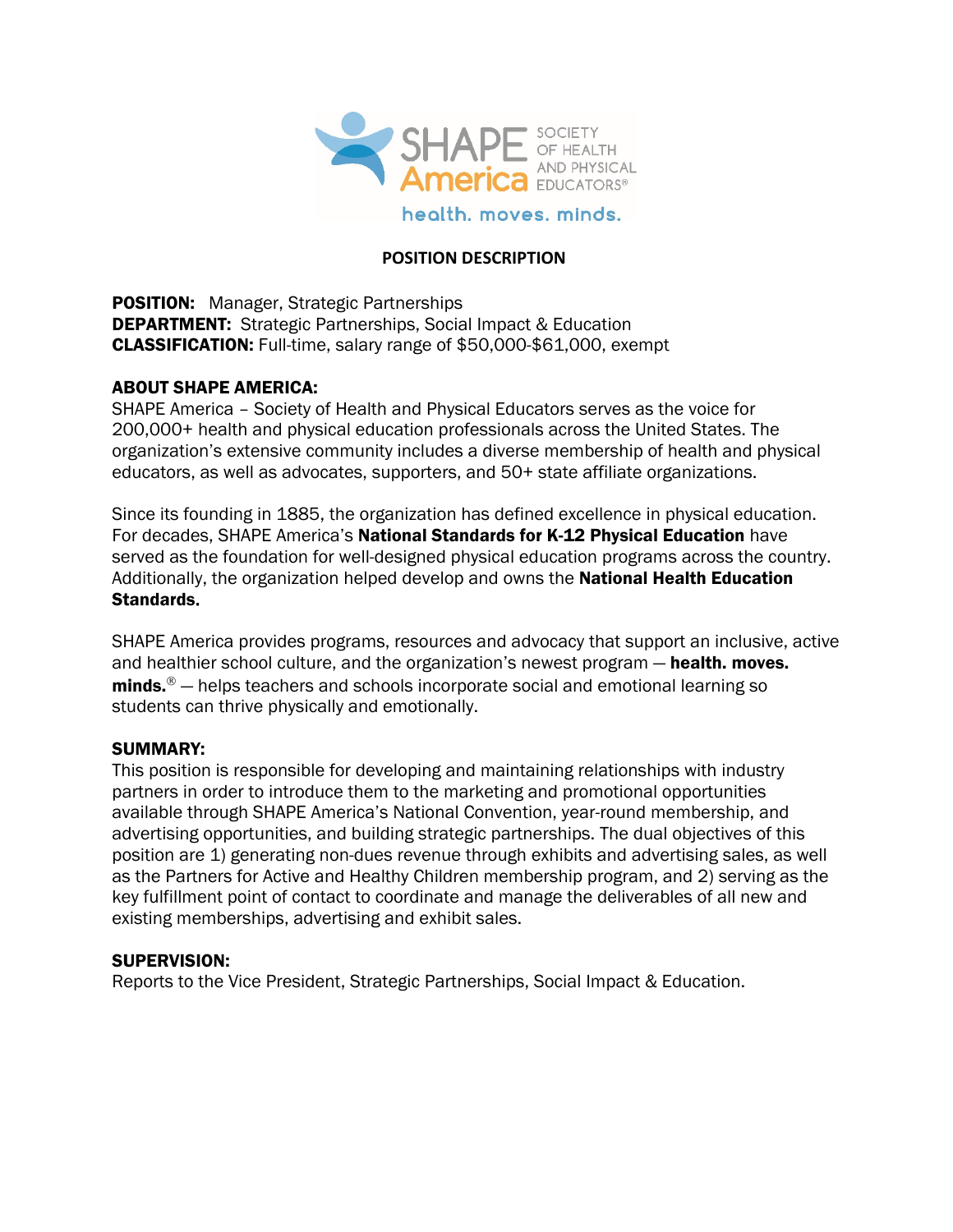# NATURE AND SCOPE OF WORK:

## Operational Duties and Responsibilities

- Work with all departments to become knowledgeable in all SHAPE America programs, initiatives and services that have an advertising or exhibits component in order to effectively and persuasively target the value proposition of our offerings to the right prospective buyer profile.
- Serve as first point of contact for all inbound inquiries related to exhibits, advertising, and corporate membership. Respond to inquiries with empathy and urgency and perform active follow-up to ensure customer satisfaction.
- Maintain accurate records and sales activity in database (currently eShow, Airtable and iMIS).
- Assist the Vice President in managing the exhibit show rules, floor plan development. exhibit operations, exhibitor communication, vendor relationships, service kit development, sales contracts, invoicing and exhibitor agreements and registration.
- Liaise with other departments to maintain knowledge of convention timelines and year-round advertising deliverable deadlines and ensure contracted deliverables are met by all associated parties.
- Represent SHAPE America during the SHAPE America National Convention & Expo and other events. Assist at all exhibits events to deliver customer service and retain or increase event investment moving forward. Maintain a professional demeanor whenever representing SHAPE America internally or externally.
- Prepare post-event and year-end reports detailing results and achievement of established exhibit and advertising revenue goals. Communicate overall results of exhibitor and advertiser investments as part of ongoing stewardship plan.
- Maintain working knowledge of current non-profit advertising, membership and exhibit sales trends.

#### Sales Duties and Responsibilities

- In consultation with the Vice President, set and achieve revenue goals for Partners for Active and Healthy Children membership, exhibit sales and year-round advertising.
- Utilize telephone/virtual platform solicitation, electronic and written correspondence as tools to reach and exceed budgeted revenue targets.
- In collaboration with Marketing and the Vice President, prepare promotional materials such as a prospectus, sales website/platform and media kit.
- Maintain and update current sales opportunities on the SHAPE America website.
- Research, develop and cultivate a list of potential exhibitors for the SHAPE America National Convention & Expo and other events, as well as prospects for year-round advertising and membership.
- Identify and develop retention strategies with existing customers and exhibitors.